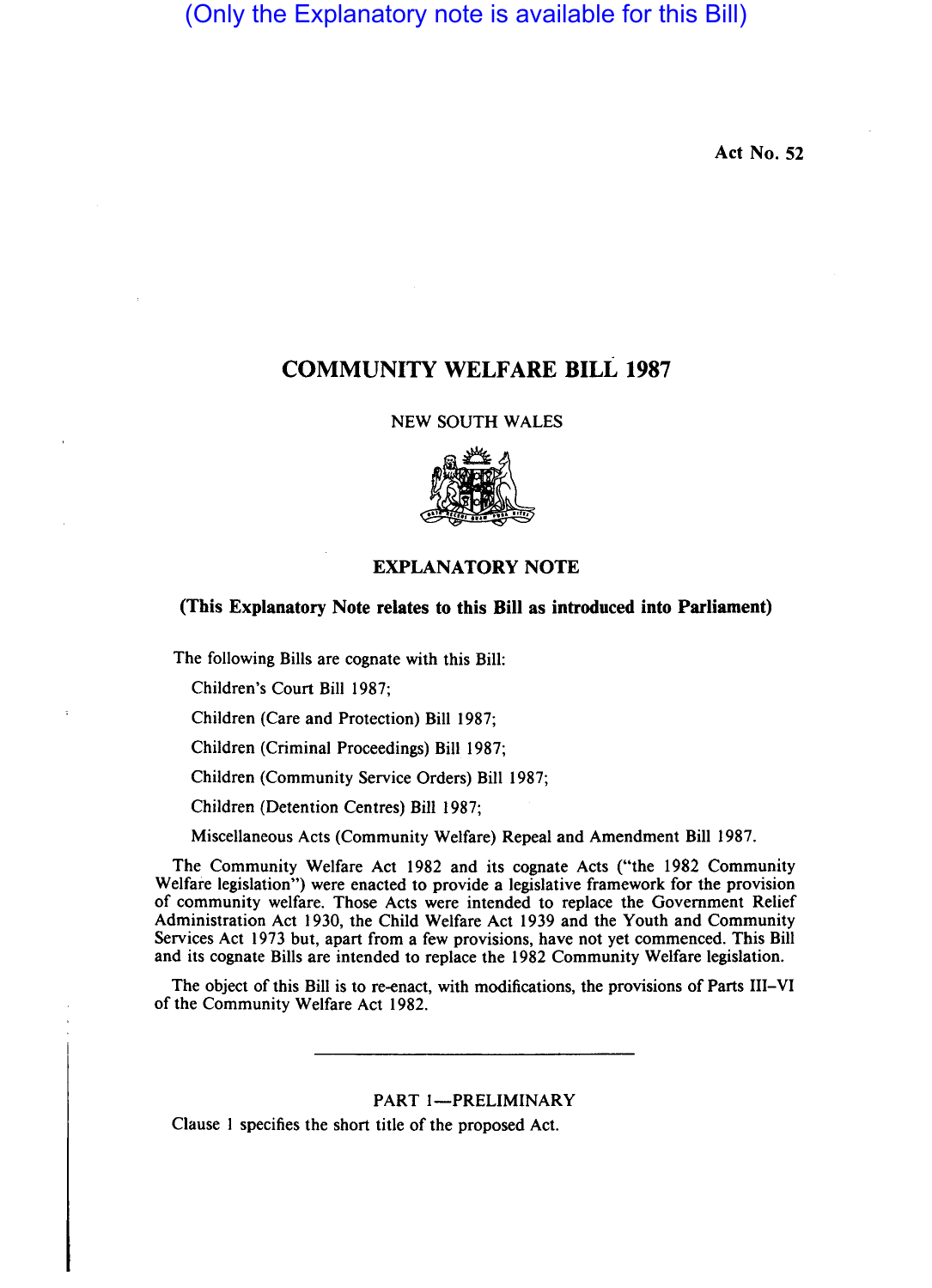## *Community Welfare 1987*

Clause 2 provides that the proposed Act (sections 14, 15 and 16 excepted) will commence on the date of assent to the proposed Act and that sections 14, 15. and 16 will commence on a day or days to be appointed by the Governor-in-Council.

Clause 3 defines certain expressions for the purposes of the proposed Act.

Clause 4 specifies the objects of the proposed community welfare legislation.

Clause 5 provides that the Minister administering the proposed Act ("the Minister") and the Director-General of the Department of Youth and Community Services ("the Director-General") may each delegate the functions conferred on them by or under the proposed community welfare legislation.

# PART 2-COMMUNITY WELFARE AND SOCIAL DEVELOPMENT

### DIVISION *I-Functions of the Minister and Director-General*

Clause 6 enables the Minister to conduct research into community welfare and social development, to review, monitor and evaluate community welfare and social development programmes carried out or financed by the Government and to develop and carry out community welfare and social development programmes.

Clause 7 enables the Minister to finance the development and carrying out of community welfare and social development programmes that are developed or carried out otherwise than by the Minister.

Clause 8 enables the Minister to appoint honorary welfare officers who are to carry out such functions as may be prescribed by the regulations under the proposed Act.

Clause 9 requires the Director-General, when directed by the Minister to do so, to prepare statements of proposed policies with respect to community welfare and social development and proposed programmes for the implementation of those policies.

Clause 10 requires the Director-General, when directed by 'the Minister to do so, to review community welfare and social development programmes carried out or financed by the Government and to report to the Minister as to the results of the review.

Clause  $11$  enables the services of persons and organisations outside the Department to be used to assist the Minister and the Director-General to exercise their functions, but does not enable the Minister or Director-General to employ persons on a permanent full-time basis and allows the employment of persons only on a temporary or part-time basis in accordance with conditions approved by the Public Service Board.

Clause 12 requires there to be established in the Special Deposits Account in the Treasury a Community Welfare Fund that will consist of money provided by Parliament together with any private donations made to the Minister or the Director-General for the purpose of providing community welfare services.

Clause 13 specifies the purposes for which the money in the Community Welfare Fund may be applied.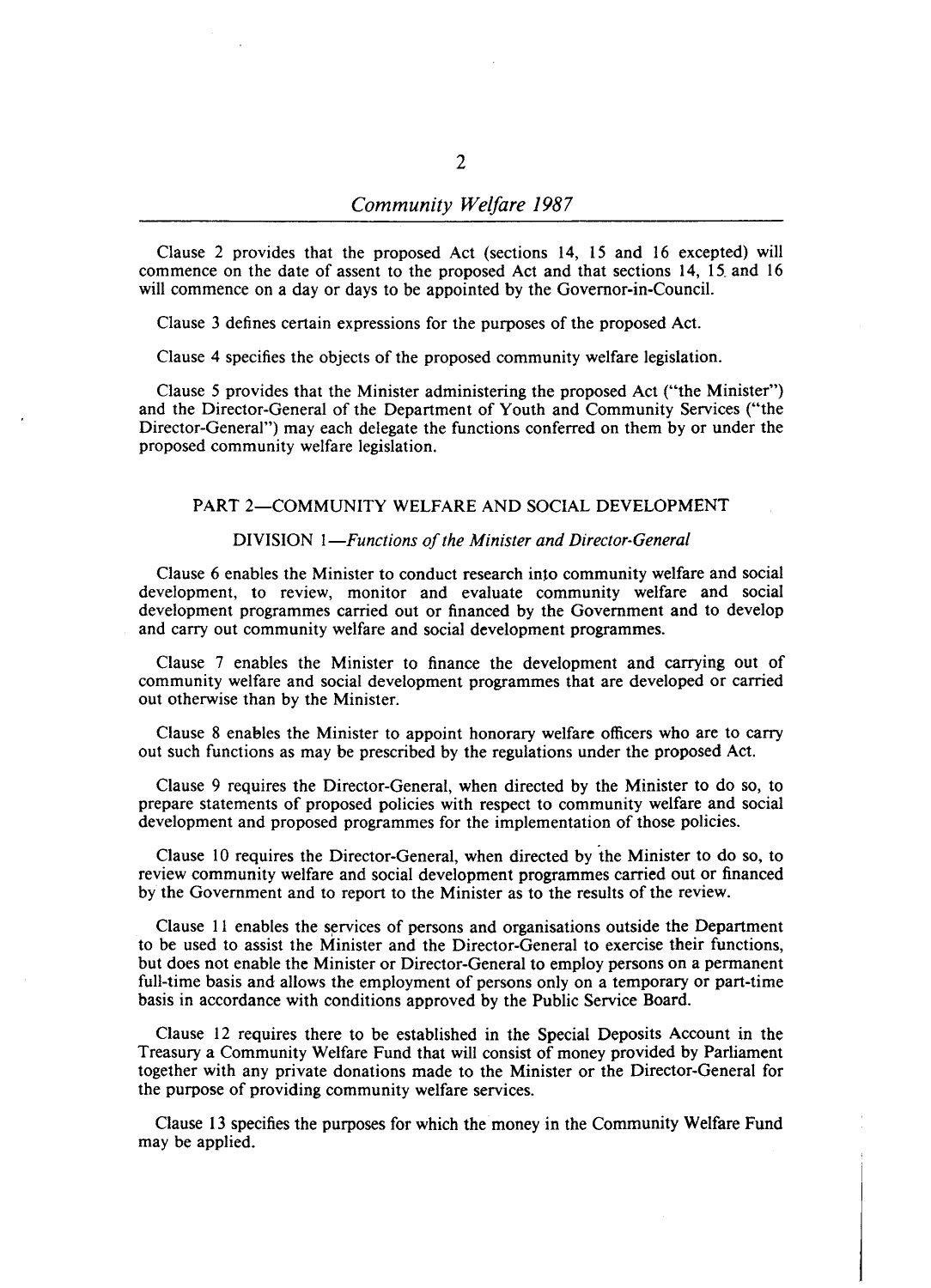## *Community Welfare 1987*

#### DIVISION *2-Councils and committees*

Clause 14 and Schedules 1 and 2 provide for the establishment, constitution and procedure of a Community Services Training Council whose functions are to include advising the Minister on matters relating to courses of instruction and training for persons employed in the provision of community welfare services.

Clause 15 and Schedules 1 and 2 provide for the establishment, constitution and procedure of a Community Welfare Advisory Council whose functions are to include advising the Minister on matters relating to community welfare and social development.

Clause 16 and Schedules 1 and 2 provide for the establishment, constitution and procedure of a Disability Council of New South Wales whose functions are to include advising the Government on matters relating to disabled persons and their families.

Clause 17 and Schedule 2 provide for the establishment, constitution and procedure of advisory committees whose functions will be to advise the Minister on such matters as may be referred to them by the Minister.

Clause 18 enables the Minister to provide assistance (including financial assistance) to any council (that is, a council referred to in clause 14, 15 or 16) or any committee (that is, a committee referred to in clause 17) to enable the council or committee to function properly.

Clause 19 requires councils and committees to furnish reports to the Minister on their respective activities.

## PART 3-HOME CARE SERVICE OF NEW SOUTH WALES

Clause 20 defines certain expressions for the purposes of the proposed Part, in particular, the expression "constituent instrument".

 $\ddot{z}$ 

Clause 21 constitutes a corporation under the name of the Home Care Service of New South Wales and provides that the corporation so constituted shall be deemed to be a continuation of, and the same legal entity as, the corporation constituted under section 29 of the Community Welfare Act 1982.

Clause 22 provides that the Home Care Service shall be subject to the control and direction of the Minister.

Clause 2J provides that the affairs of the Home Care Service shall be managed by a board of management whose constitution and procedure shall be as prescribed by the constituent instrument of the Home Care Service.

Clause 24 provides that the Home Care Service shall have the functions conferred on it by its constituent instrument.

Clause 25 provides that an amendment of the constituent instrument of the Home Care Service takes effect when a copy of the amendment has been lodged in the office of the Corporate Affairs Commission.

Clause 26 confers the usual incidents of corporate status on the Home Care Service.

Clause 27 provides that a change in the registered address of the Home Care Service takes effect when notice of the change has been lodged in the office of the Corporate Affairs Commission.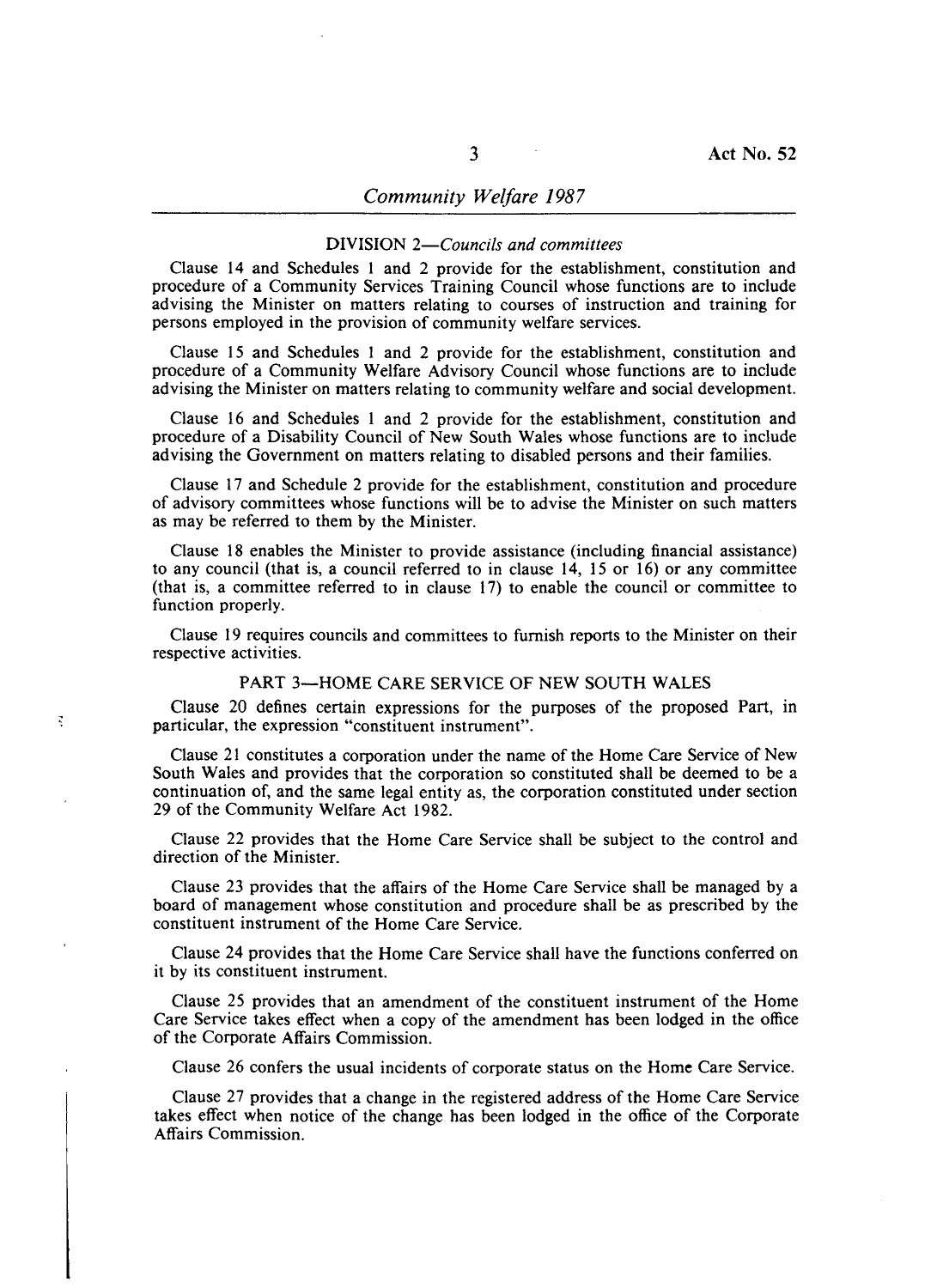Clause 28 enables the Home Care Service (with the approval of the Minister and on conditions approved by the Public Service Board) to arrange for the use of the services of any staff of a Government Department, administrative office or public or local authority.

Clause 29 makes provision for the conditions of employment of persons employed by the Home Care Service.

Clause 30 ensures that members of the board of management of the Home Care Service and employees of the Service are not personally liable for things done by or on behalf of the Service.

Clause 31 enables the Home Care Service to be referred to in other Acts and instruments as the Home Care Service without the additional words "of New South Wales".

Clause 32 provides for the service of documents on the Home Care Service.

Clause 33 provides that documents requiring authentication by the Home Care Service may be sufficiently authenticated if signed by the chairperson, or by the person acting as the secretary, of the board of management of the Service.

Clause 34 enables the annual report of the Home Care Service to be included in the annual report of the Department.

## PART 4-GENERAL WELFARE ASSISTANCE

Clause 35 specifies that the object of the proposed Part is to ensure the provision of assistance and supportive services to persons in need or distress and the provision of services aimed at preventing the breakdown of the family as a social unit.

Clause 36 enables the Minister-

- (a) to provide assistance (including financial assistance) for the relief of persons in need or distress;
- (b) to provide home support services (that is, assistance in the carrying out of work of a domestic or home-maintenance nature) to persons unable to carry out that work;
- (c) to provide homemaker services (that is, services to assist families in the management of their homes) with the object of preventing the breakdown of the family as a social unit;
- (d) to provide services designed to meet the needs of children;
- (e) to provide services designed to meet the needs of disadvantaged persons; and
- (f) to provide assistance (including financial assistance) to organisations whose objects include the provision of the kinds of assistance and services referred to in this clause.

## PART 5-DISASTER WELFARE SERVICES

Clause 37 defines certain expressions for the purposes of the proposed Part.